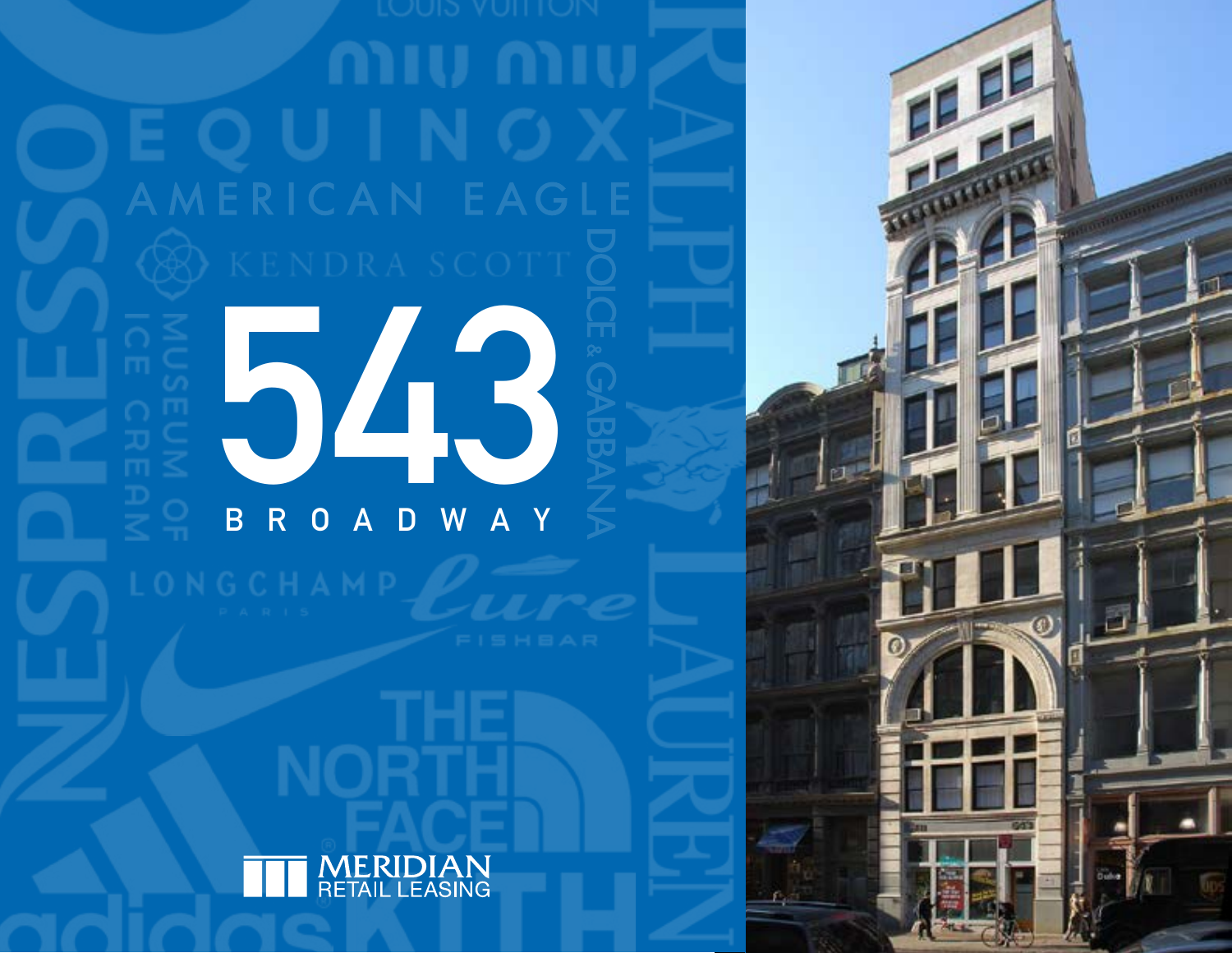# **543** BROADWAY SOHO, NYC

Between Prince and Spring Streets

# APPROXIMATE SIZE

Ground Floor: 4,242 SF Lower Level: 3,756 SF TERM 10 Years

ASKING RENT Upon Request

**POSSESSION** Immediate

12 FT on Mercer Street | 20 FT on Broadway

# **COMMENTS**

**FRONTAGE** 

- Flagship store along SoHo's busiest shopping corridor
- Beautiful turn-key retail store with HVAC
- Building spans the entire width of the block with an entrance on Mercer Street

# **NEIGHBORS**

Bloomingdale's • Topshop • Converse • H&M • Prada • Dean & Deluca • Aritzia • Club Monaco • Nike • True Religion • Mackage • Michael Kors • MAC Cosmetics

# **TRANSPORTATION**

Broadway-Lafayette St (*b*, *d*, *f*, *m*)/Bleecker St (*6*) 12,455,155 *M* Prince St (*r***<sub>1/</sub>** *r*)<br>Spring St (*c*) Spring St (*c*,

JAMES FAMULARO President

JOHN ROESCH Director 212.468.5971 jr@meridiancapital.com

*w*) 4,342,692 *M* Spring St (*6*) 3,754,272 *M*

*e*) 4,423,135 *M*

## ROD GARCIA

Associate 646.842.1709 rgarcia@meridiancapital.com



All information supplied is from sources deemed reliable and is furnished subject to errors, omissions, modifications, removal of the listing from sale or lease, and to any listing conditions, including the rates and manne Capital Group. This information may include estimates and projections prepared by Meridian Capital Group with respect to future events, and these future events may or may not actually occur. Such estimates and projections Meridian Capital Group believes these assumptions are reasonable, there can be no assurance that any of these estimates and projections will be correct. Therefore, actual results may vary materially from these estimates an

# RETAIL FOR LEASE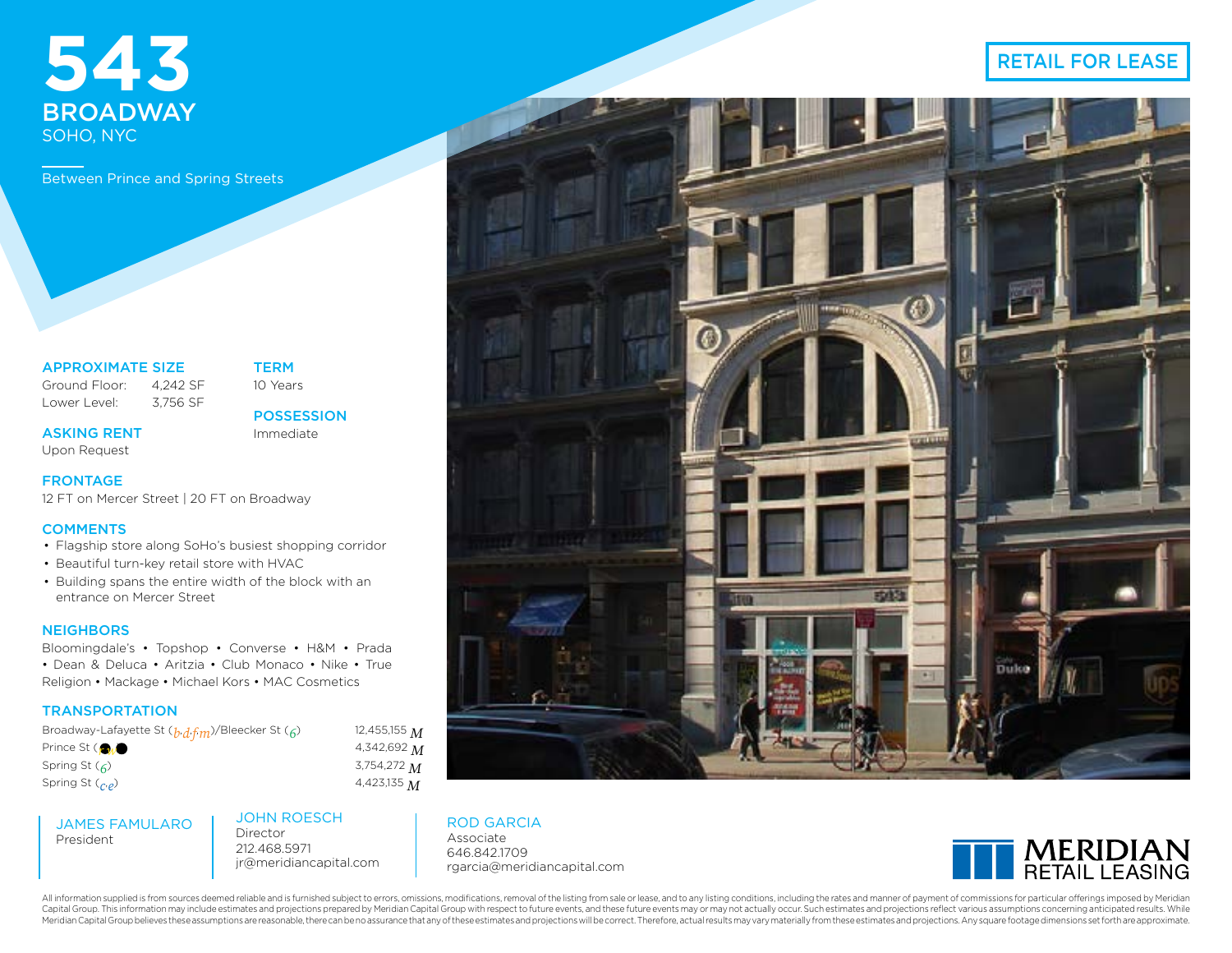

JAMES FAMULARO President

JOHN ROESCH

Director 212.468.5971 jr@meridiancapital.com ROD GARCIA

Associate 646.842.1709 rgarcia@meridiancapital.com



All information supplied is from sources deemed reliable and is furnished subject to errors, omissions, modifications, removal of the listing from sale or lease, and to any listing conditions, including the rates and manne Capital Group. This information may include estimates and projections prepared by Meridian Capital Group with respect to future events, and these future events may or may not actually occur. Such estimates and projections Meridian Capital Group believes these assumptions are reasonable, there can be no assurance that any of these estimates and projections will be correct. Therefore, actual results may vary materially from these estimates an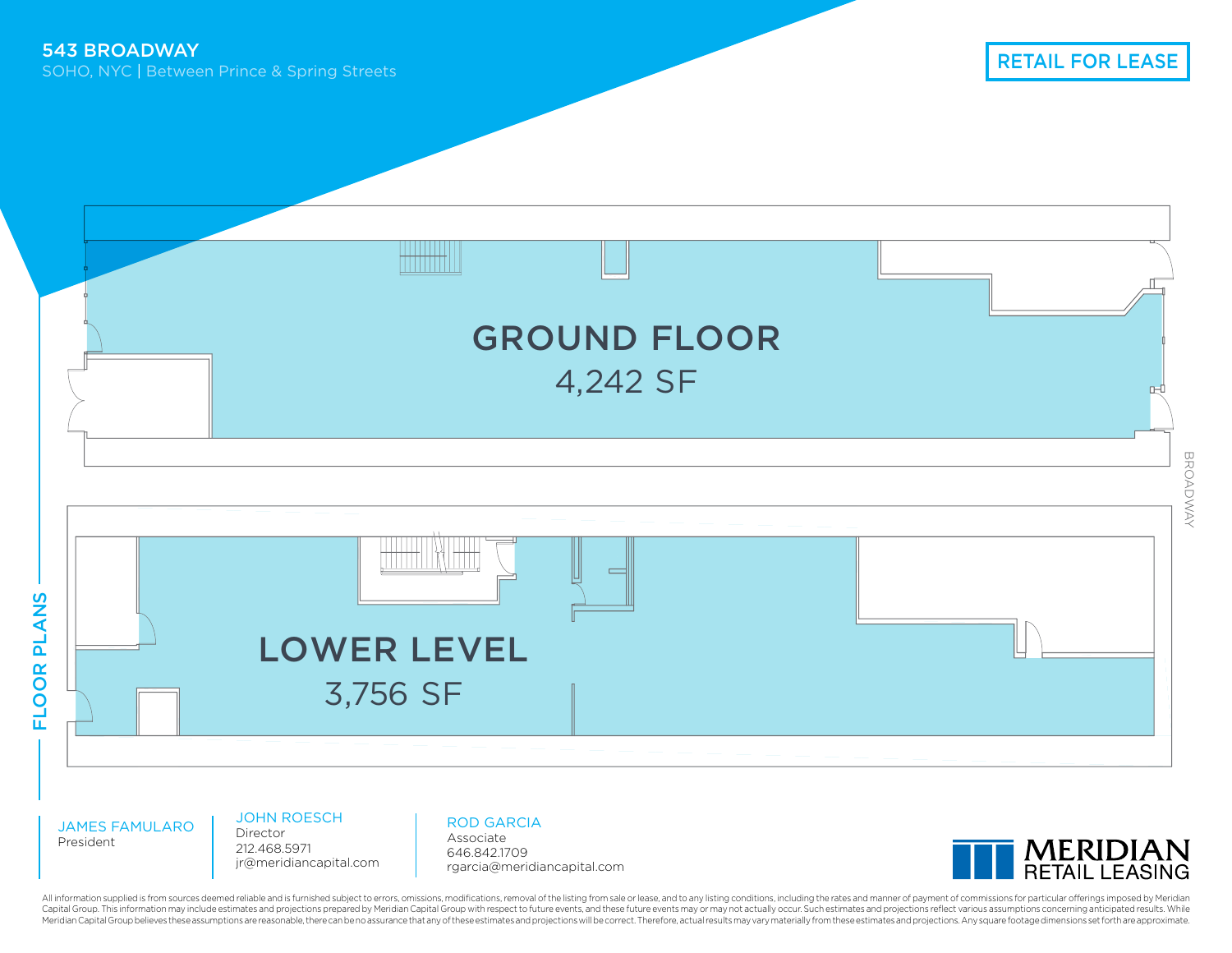# RETAIL FOR LEASE

Situated at the GATEWAY TO SOHO — **543 BROADWAY** is ideally positioned in front of **millions of shoppers** entering the **bustling retail corridor** from Houston Street at the Broadway-Lafayette subway station.





13M/39K *Annual and average daily ridership Broadway-Lafayette Station*





101K *Estimated dayti population within 1/2 mile*

*Total employees within 1/4 mile* \$4.5M *Average household value*



草屋 82







JAMES FAMULARO President

JOHN ROESCH Director 212.468.5971 jr@meridiancapital.com

\$167K *Average household income within 1/4 mile*

> ROD GARCIA Associate 646.842.1709 rgarcia@meridiancapital.com



All information supplied is from sources deemed reliable and is furnished subject to errors, omissions, modifications, removal of the listing from sale or lease, and to any listing conditions, including the rates and manne Capital Group. This information may include estimates and projections prepared by Meridian Capital Group with respect to future events, and these future events may or may not actually occur. Such estimates and projections Meridian Capital Group believes these assumptions are reasonable, there can be no assurance that any of these estimates and projections will be correct. Therefore, actual results may vary materially from these estimates an